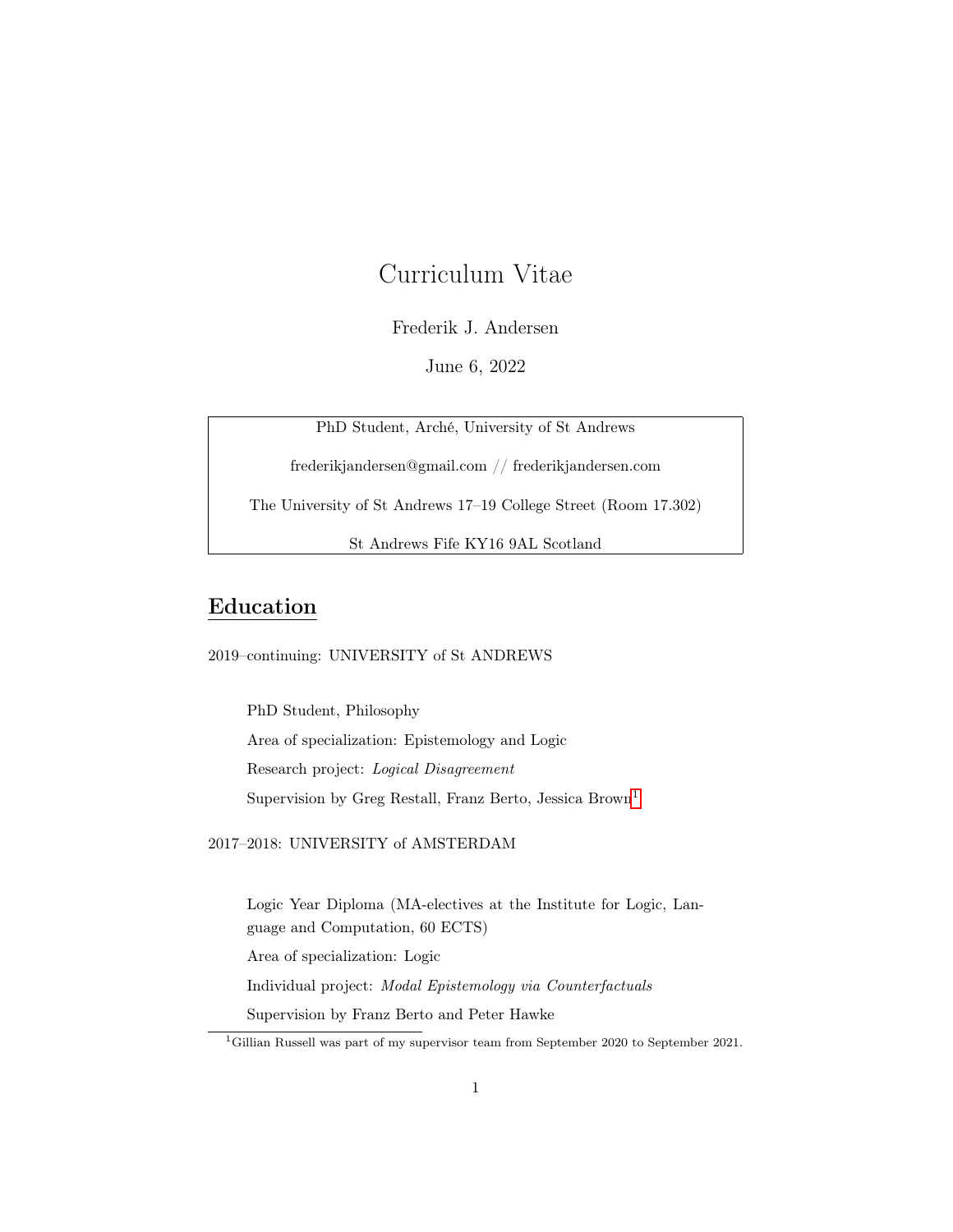#### 2014–2016: UNIVERSITY of COPENHAGEN

Master of Arts (MA), Philosophy (GPA: A) Area of specialization: Epistemology Thesis: Epistemic Consequentialism Supervision by Klemens Kappel Electives in Rhetoric and Logic

#### 2010–2014: ROSKILDE UNIVERSITY

Bachelor of Arts (BA), Philosophy and Science Studies (GPA: A) Minor in Psychology Electives in Mathematics and Communication

## Peer-Reviewed Publications

Countering Justification Holism in the Epistemology of Logic: The Argument from Pre-Theoretic Universality Andersen, F. J. (Under review).

Believing in Default Rules: Inclusive Default Reasoning Andersen, F. J. & Rendsvig, R. K. (Under review).

Epistemic Consequentialism as a Metatheory of Inquiry Andersen, F. J. & Kappel, K. (Under review).

Logical Akrasia Andersen, F. J. (Under review).

Modeling Deep Disagreement in Default Logic Andersen, F. J. (Under review).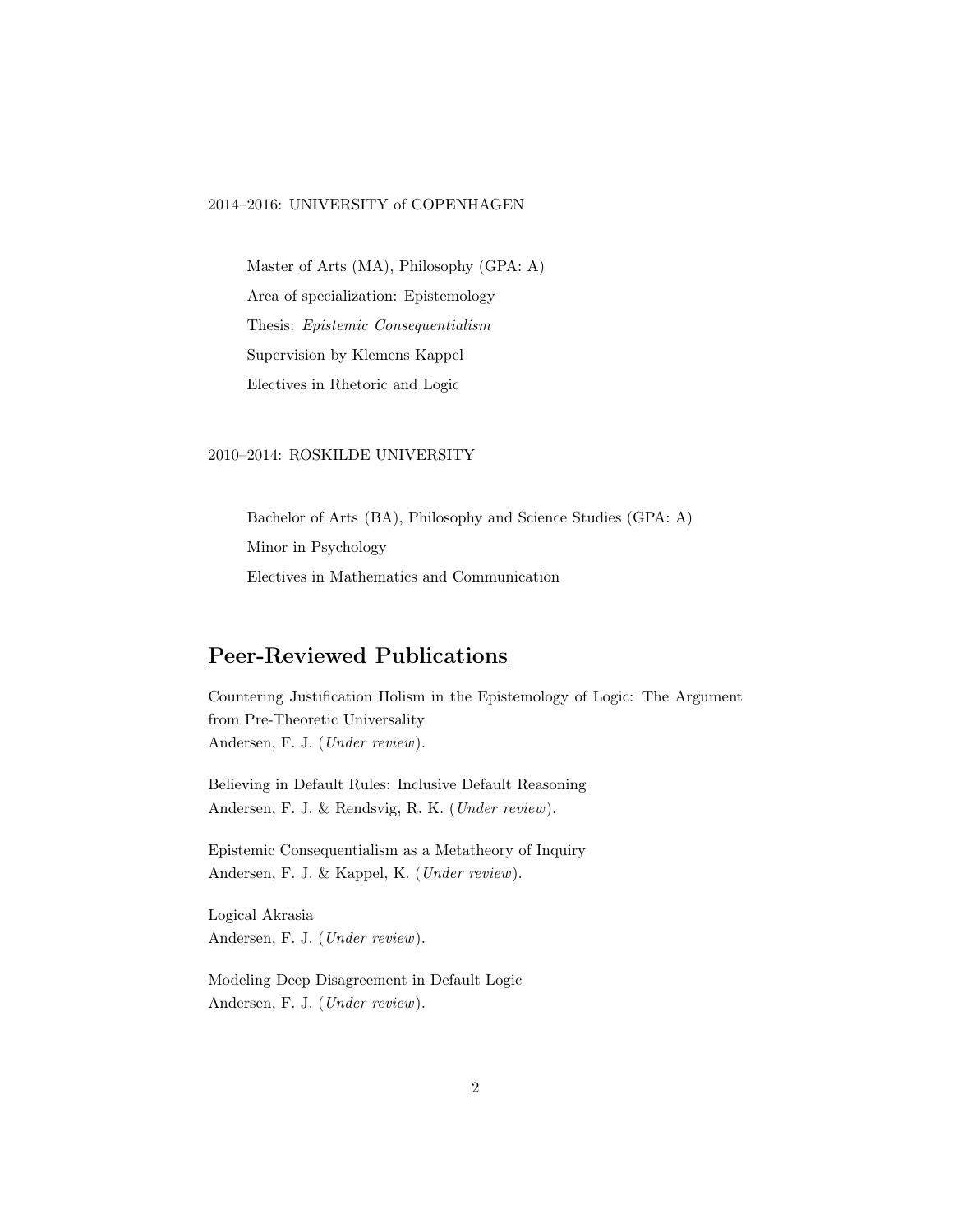The Epistemic Significance of Convergence in Ethical Theory Kappel, K., Andersen, F. J., Lange, V., Christensen, A. (Under review). Hvad er Konsekventialisme? [In Danish] Andersen, F. J. (2022). Refleks 56(1): 34-41. [PDF](https://philpapers.org/archive/ANDHEK.pdf) Process Reliabilism, Prime Numbers and the Generality Problem Andersen, F. J. & Kappel, K. (2020). Logos & Episteme 11(2): 231-236. [PDF](https://philpapers.org/archive/ANDPRP-3.pdf) Uniqueness and Logical Disagreement Andersen, F. J. (2020). Logos & Episteme 11(1): 7-18. [PDF](https://philpapers.org/archive/ANDUAL.pdf) Moral Disagreement and Higher-Order Evidence Kappel, K. & Andersen, F. J. (2019). Ethical Theory and Moral Practice 22(5): 1103-1120. [PDF](https://link.springer.com/article/10.1007%2Fs10677-019-10044-4)

### Books

Videnskabsskepticisme [In Danish] Kappel, K. & Andersen, F. J. (In preparation).

### Experience

#### Selected Talks

2022: 1st SEECRs Workshop, July 15, University of Edinburgh. Talk: Modeling Deep Disagreement in Default Logic.

2022: St Andrews Philosophy Society, April 4, University of St Andrews. Talk: Logical Akrasia.

2022: Speaker at the 15th Cambridge Graduate Conference on the Philosophy of Mathematics and Logic, January 22-23, University of Cambridge.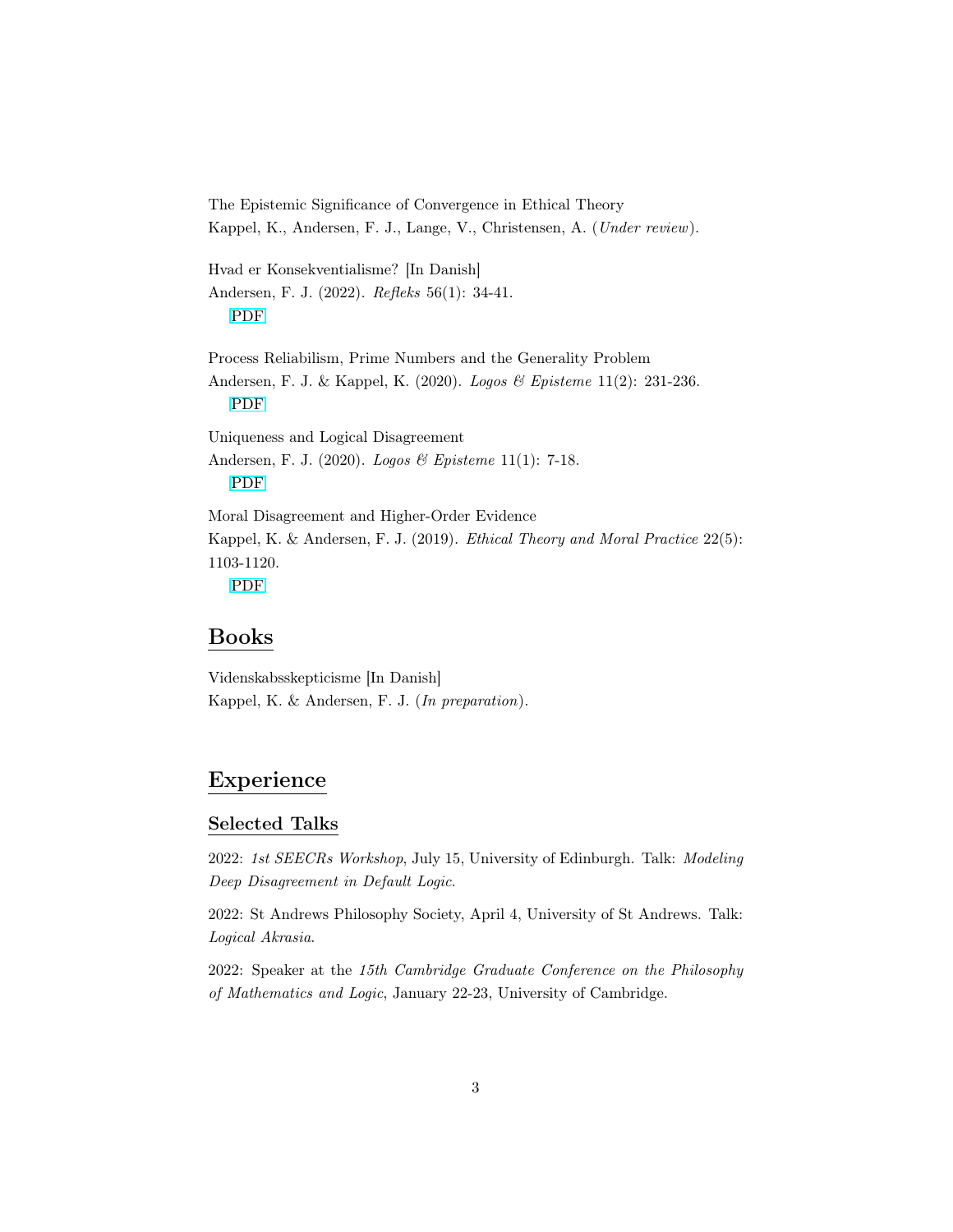2021: Speaker at the SEECRs WiP seminar, University of Edinburgh.[2](#page-3-0)

2021: Speaker at the American Philosophical Association Pacific Division Meeting, April 5-10.

2021: Respondent at the 12th Arché Graduate Conference, February 4-5, University of St Andrews.

2021: Speaker at the 1st International PhD Student Conference "Contemporary Philosophical Issues", January 18-23, University of Rijeka.

2020: Speaker at the European Epistemology Network Conference, University of Glasgow.[3](#page-3-1)

2020: Speaker at the 1st Arché workshop on Logical Disagreement, University of St Andrews.[4](#page-3-2)

2020: Speaker at the conference Disagreements: From Theory to Practice, March 11-13, University of Tartu.

2019: Commentator at the conference  $Epistemic$  Norms, Functions  $&Virtues$ , December 4-5, University of Glasgow. Personal participation funded by Analysis Trust.

2018: Speaker at the workshop Disagreement and Bayesian Networks, November 30, King's College London.

2016: Speaker at the workshop Contemporary Issues in Analytic Philosophy, December 5, University of Copenhagen.

2016: Speaker at the workshop Epistemic Consequentialism, July 8, University of Copenhagen.

#### Jobs and Affiliations

2022–continuing: Research Assistant on the project Convergent Ethics and the Ethics of Controversy, University of Copenhagen. Directed by Professor Klemens Kappel and funded by the Novo Nordisk Foundation.

<span id="page-3-0"></span><sup>&</sup>lt;sup>2</sup>Originally planned for December 2021. Eventually held on March 4, 2022, due to the COVID-19 pandemic.

<span id="page-3-1"></span><sup>&</sup>lt;sup>3</sup> Originally planned for June 2020. Eventually held on June 15-17, 2022, due to the COVID-19 pandemic.

<span id="page-3-2"></span> $^{4}$ Originally planned for April 2020. Eventually held on April 11, 2022, due to the COVID-19 pandemic.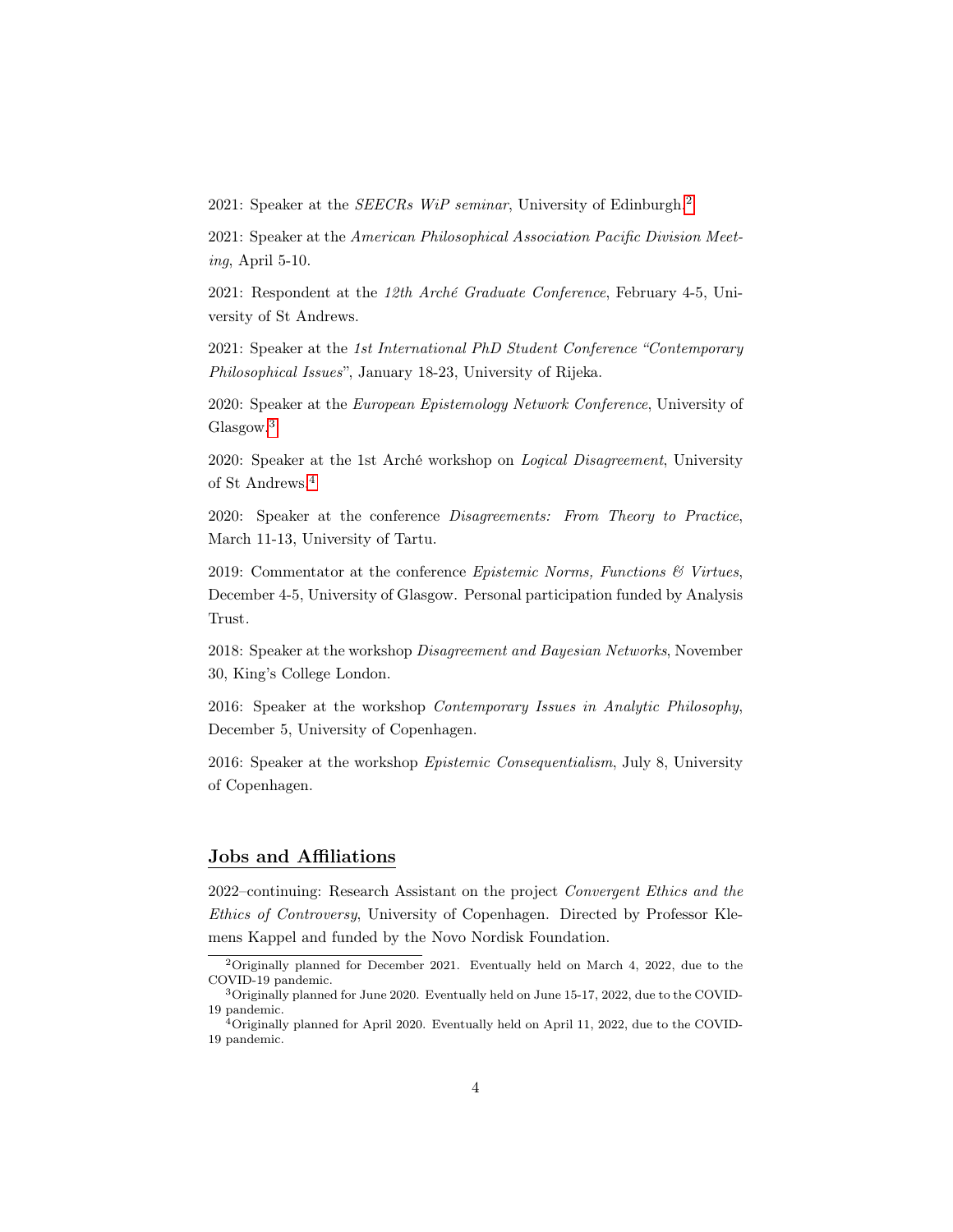2020: Assistant for Professor Jessica Brown in her editing of the volume Reasons, Justification, and Defeat. Oxford University Press.

2019–continuing: Official Member of Arché (Philosophical Research Centre for Logic, Language, Metaphysics and Epistemology), University of St Andrews.

2019 (June–July): Researcher (internship) at the Department of Communication and Arts, Roskilde University. Directed by Professor Patrick Blackburn.

2019 (February–September): Visiting Researcher at the Philosophy Section, University of Copenhagen.

2018–2019 (October–February): Research Assistant on the project Convergent Ethics and the Ethics of Controversy, University of Copenhagen. Directed by Professor Klemens Kappel and funded by the Novo Nordisk Foundation.

2018–2019 (April–February): Research Assistant on the project The Epistemology and Social Psychology of Complex Disagreement, University of Copenhagen. Directed by Professor Klemens Kappel and funded by the Danish Free Research Council.

2016 (November–December): Researcher (internship) at the Center for Information and Bubble Studies (CIBS), University of Copenhagen. Directed by Professor Vincent Hendricks.

2014–continuing: Official Member of SERG (Social Epistemology Research Group), University of Copenhagen.

### Teaching, Organizing, and Reviewing

2022: Reviewer for Erkenntnis.

2022: Reviewer for Ethical Theory and Moral Practice.

2022: Reviewer for Synthese, Topical Collection on Knowledge First Epistemology.

2022: Reviewer for the Joint Session of the Aristotelian Society and the Mind Association.

2022: Reviewer for Academia Letters.

2022: Lecturer and organizer, Modal Logic (for MLitt students, MA-level), University of St Andrews.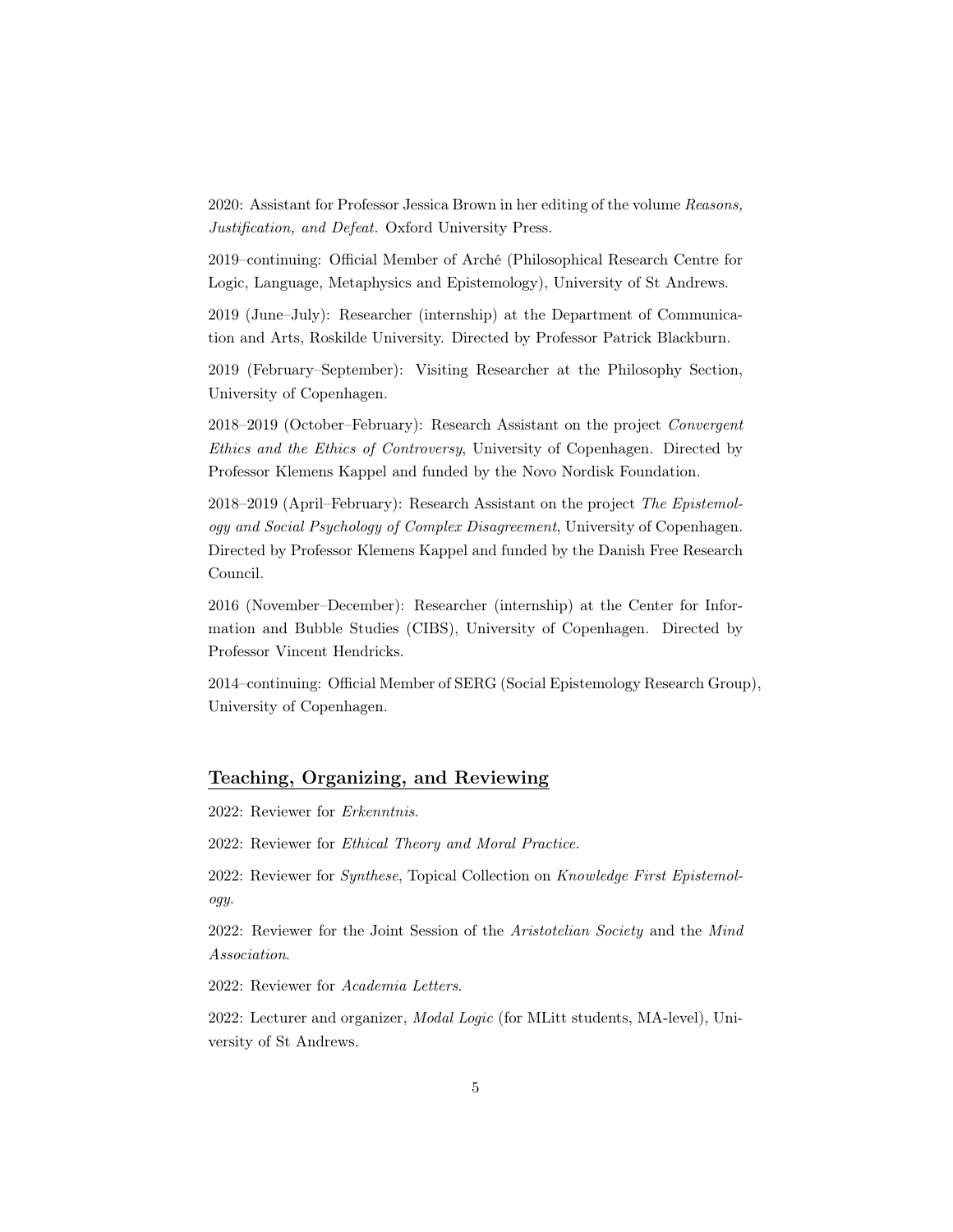2021–2022: Co-organizer of the Arché Workshop Logic of Identity. University of St Andrews.

2020–2022: Organizer of the 1st Arché Workshop on Logical Disagreement. University of St Andrews.

2021: Lecturer and organizer, First-Order Logic (for MLitt students, MA-level), University of St Andrews.

2021: Teaching Assistant, Intermediate Logic (PY2010, BA-level), University of St Andrews.

2021: Teaching Assistant, Meaning and Knowing (PY2012, BA-level), University of St Andrews.

2020–2021: Co-organizer of the 12th Arché Graduate Conference. University of St Andrews.

2020: Teaching Assistant, Intermediate Logic (PY2010, BA-level), University of St Andrews.

2020: Teaching Assistant, Moral and Political Controversies (PY1011, BAlevel), University of St Andrews.

2020: Reviewer for Trames: A Journal of the Humanities and Social Sciences, Special Issue on Disagreement.

2020: Teaching Assistant, Basic Logic ("Reasoning") (PY1012, BA-level), University of St Andrews.

2014: Teaching Assistant, Subjectivity, Technology and Society (for Technology students, BA-level), Roskilde University.

#### Summer Schools

2022: Participant at the 4th Urbino Summer School in Epistemology, from August 29 to September 1, University of Urbino. Lecturers: Alexander Bird, Annalisa Coliva, Vincenzo Crupi, and Maria Lasonen-Aarnio.

2021: Participant at the 15th Cologne Summer School in Philosophy: Experts, Authority, and the Limits of Epistemic Autonomy, August 2–6, University of Cologne. Lecturer: Thomas Grundmann.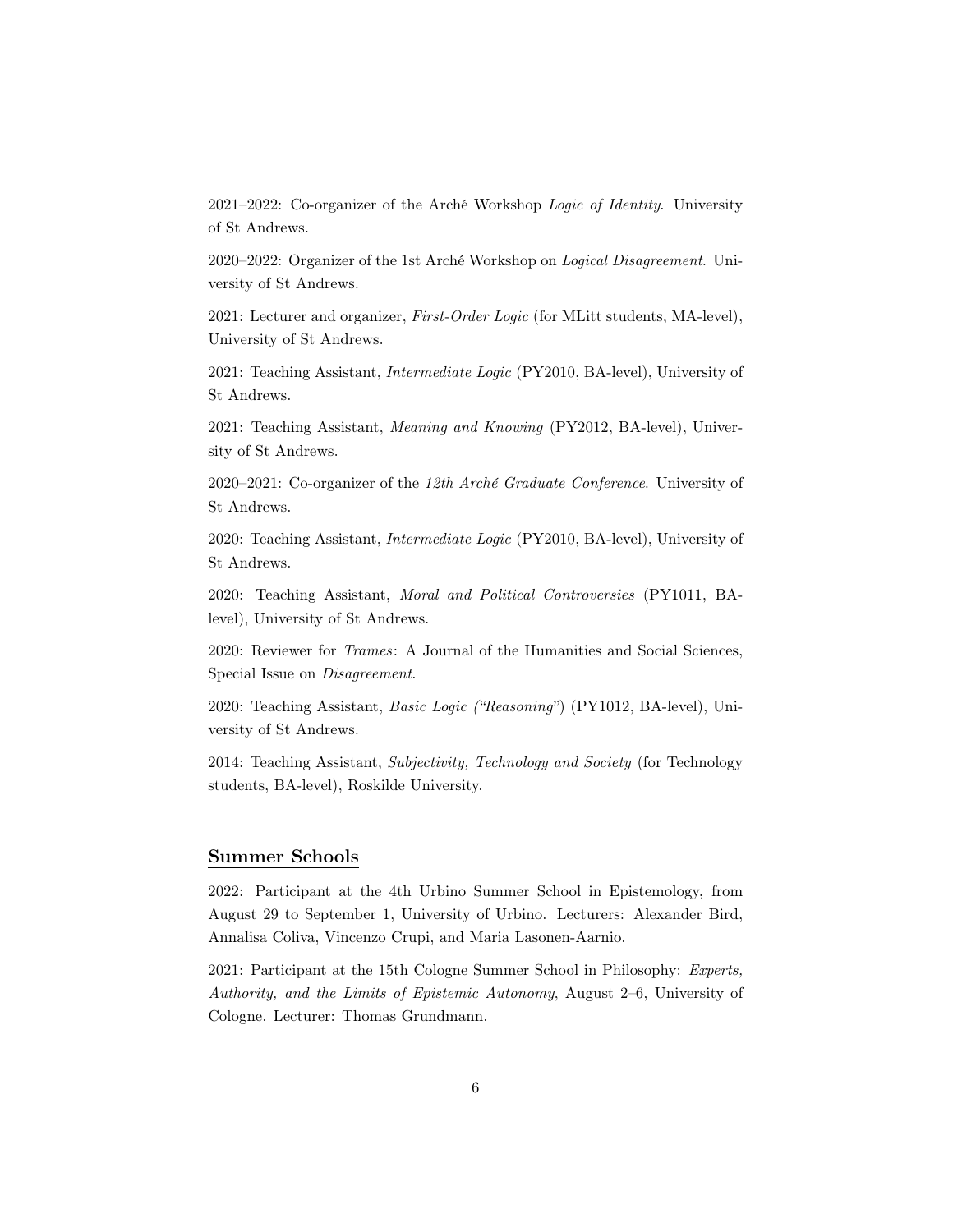2020: Participant at the Hilbert-Bernays Summer School on Logic and Computation, October 12-16, University of Göttingen. Lecturers: Reinhard Kahle, Heike Mildenberger, Isabel Oitavom, Hitoshi Omori, and Heinrich Wansing.

2019: Participant at the 3th Urbino Summer School in Epistemology, August 27-30, University of Urbino. Lecturers: Ernest Sosa, Jessica Brown, and Hilary Kornblith.

2019: Participant at the 14th Cologne Summer School in Philosophy: On Knowledge and What Follows, August 19–23, University of Cologne. Lecturer: Clayton Littlejohn.

2018: Participant at the 2nd Urbino Summer School in Epistemology, August 21-24, University of Urbino. Lecturers: Crispin Wright, Jason Stanley, and Jennifer Nado.

2018: Participant at the 13th Cologne Summer School in Philosophy: New Trends in Applied Epistemology, August 6–10, University of Cologne. Lecturer: Jennifer Lackey.

2017: Participant at the 1st Urbino Summer School in Epistemology, August 31–September 3, University of Urbino. Lecturers: Timothy Williamson, Jennifer Nagel, and Stephen Stich.

### Grants and Prizes

2022: Nominated for the Annual Teaching Award at University of St Andrews.

2021: Christian and Ottilia Brorson's Travel Grant for Younger Scientists

2021: Niels Bohr Grant from the Royal Danish Academy of Sciences

2021: Study Grant, Knud Højgaard's Foundation

2020: Study Grant, Augustinus Foundation

2020: Christian and Ottilia Brorson's Travel Grant for Younger Scientists

2020: Study Grant, Knud Højgaard's Foundation

2019: Niels Bohr Grant from the Royal Danish Academy of Sciences

2019: Christian and Ottilia Brorson's Travel Grant for Younger Scientists